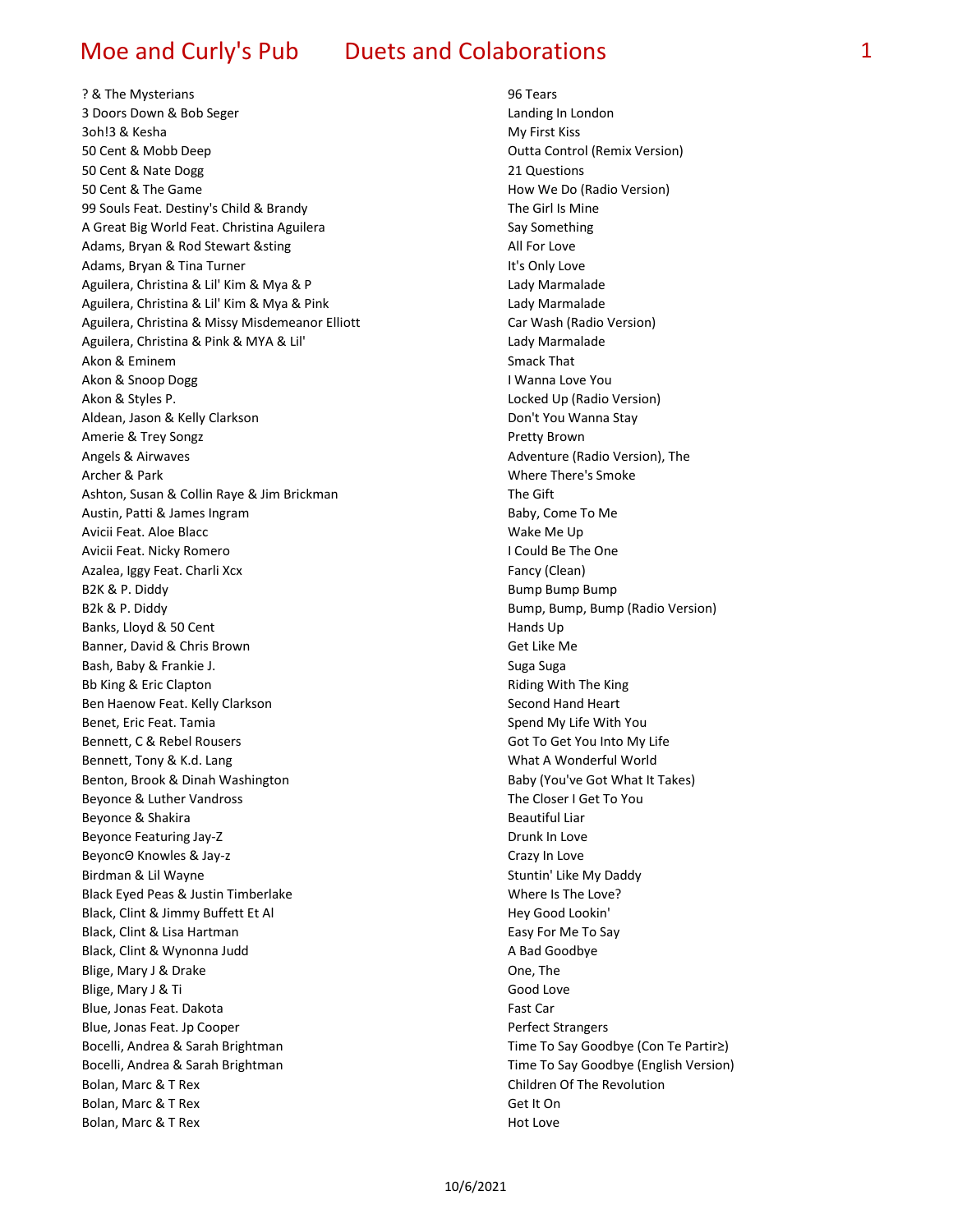Bolan, Marc & T Rex Metal Guru Bolan, Marc & T Rex Ride A White Swan **Bolan, Marc & T Rex Teenage Dream** Communication Communication Communication Communication Communication Communication Communication Communication Communication Communication Communication Communication Communication Comm Bolan, Marc & T Rex Telegram Samuel Controller and Telegram Samuel Controller and Telegram Samuel Controller and Telegram Samuel Controller and Telegram Samuel Controller and Telegram Samuel Controller and Telegram Samuel Bolan, Marc & T Rex Twentieth Century Boy Bow Wow & Johnta Austin The Communisties of the Vou Can Get It All Bow Wow & T Pain **Department Controller Controller Controller** Cutta My System Bow Wow & T-pain (vocal) and the control of the Coutta My System Bowser & Blue Colorectal Surgeon's Song, The Bowser & Blue **Bowser & Blue When Lawyers Take Viagra** Boys Like Girls & Taylor Swift The Two Is Better Than One Branch, Michelle & Santana Game Of Love, The Game Of Love, The Game Of Love, The Game Of Love, The Game Of Love, The Game Of Love, The Game Of Love, The Game Of Love, The Game Of Love, The Game Of Love, The Game Of Love, T Branch, Michelle & Santana **I'm Feeling You** Brandy & Monica **Boy Is Mine, The Boy Is Mine, The Boy Is Mine**, The Boy Is Mine, The Brantley, Gilbert Feat. Justin Moore And Thomas Rhett Small Town Throwdown Brewer & Shipley One Toke Over The Line Brian McFadden & Delta Goodrem Mistakes Brickell, Edie & The New Bohemians Matches And Muslim What I Am Brickman & Ashton Gift, The Brickman, Jim & Collin Raye & Susan A **Peace (Where The Heart Is)** Peace (Where The Heart Is) Brickman, Jim & Martina McBride Valentine Valentine Brooks, Garth & George Jones Beer Run Beer Run Brooks, Garth & Trisha Yearwood Wild As The Wind Brown, Chris & T-pain Kiss Kiss Brown, Chris Feat. Lil Wayne And French Montana Loyal (Clean) Brown, Chris Feat. Plies No. 2008 and Search Microsoft What I Do Bryson, Peabo & Regina Belle Whole New World, A Bryson, Peabo & Regina Belle Whole New World, A (Aladdin's Theme) Bryson, Peabo & Roberta Flack Tonight I Celebrate My Love Bryson, Peabo & Roberta Flack Tonight, I Celebrate My Love Buffett & Black & Chesney & Jackson & Ke **Hey Good Lookin'** Hey Good Lookin' Buffett, Jimmy & C.Black & K.Chesney & A **Hey Good Lookin'** Hey Good Lookin' Buffett, Jimmy & Kenny Chesney & Toby Keith & Alan Jackson & Clint Bla Hey Good Lookin' Buffett, Jimmy & Martina McBride Transaction Communisties of the Sun Trip Around The Sun Busta Rhymes, Mariah Carey & The Flipmode Squad **I Access 18 Now What You Want (Radio Version**) Cafferty, John & Beaver Brown Cassetts and Carlos Carl Con The Dark Side Caitlin & Will Address In The Stars Calvin Harris & Rihanna This Is What You Came For Calvin Harris Feat. Ne-Yo Let's Go Cantrell, Blu & Sean Paul Breathers and Breathers and Breathers and Breathers and Breathers and Breathers and Breathers Carey, Mariah & Boyz II Men **Carey**, Mariah & Boyz II Men Carey, Mariah & Ne Yo Angels Cry Carey, Mariah & Trey Lorenz **I'll Be There** Cash, Johnny & June Carter **Jackson** Cash, Johnny & Waylon Jennings There Ain't No Good Chain Gang Cash, Rosanne & Johnny Cash September When It Comes Cassidy, Eva & David Gray The Cassidy, Eva & David Gray The Cassidy, Eva & David Gray Cave, Nick & Kylie Minogue National Cave Motor Cave, Nick & Kylie Minogue Where The Wild Roses Grow Cee Lo Green Feat. Phillip Bailey Fool For You Chad & Jeremy Summer Song, A Chainsmokers Feat Halsey Coser Controller and Coser Coser Chainsmokers Feat. Daya Don't Let Me Down Charles & Eddie Would I Lie To You Charles, Ray & Betty Carter **Baby, It's Cold Outside** Baby, It's Cold Outside Charles, Ray & Norah Jones **Here We Go Again** And Charles, Ray & Norah Jones Here We Go Again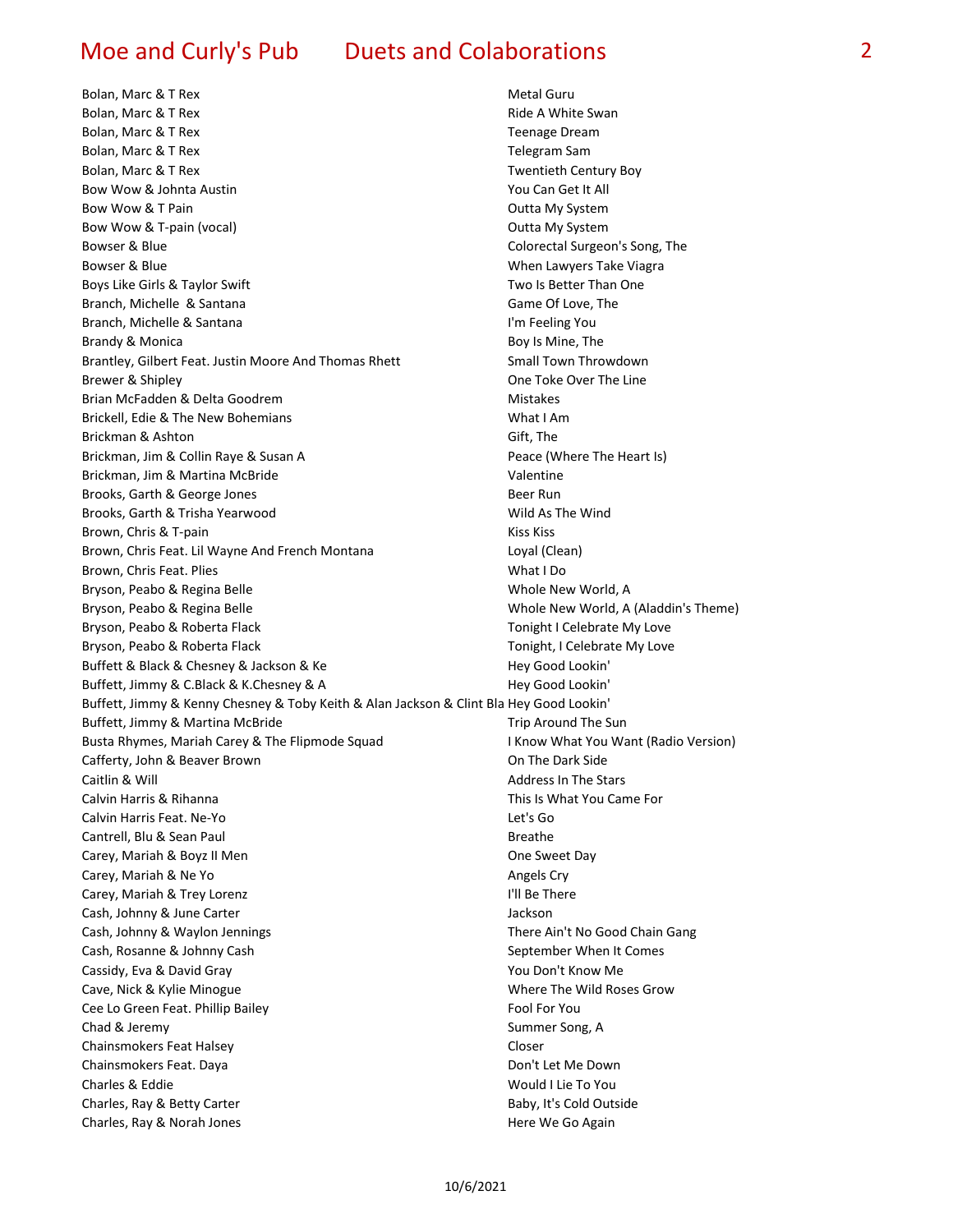### Cheech & Chong **Earache My Eye** Earache My Eye

Chenoweth, Kristin & Idina Menzel For Good Chesney, Kenny & David Matthews I'm Alive Chesney, Kenny & George Strait Shiftwork Chesney, Kenny & Grace Potter Theory And Tequila Chesney, Kenny & Mac Mcanaly Down The Road Chesney, Kenny & Uncle Kracker When The Sun Goes Down Chris Brown & Justin Bieber Next To You Chris Stapleton & Justin Timberlake Tennessee Whiskey Chris Young & Cassadee Pope Think Of You Ciara & Missy Elliott 1,2 Step City High & Eve Caramel (Radio Version) Clapton, E. & Bob Dylan Don't Think Twice It's Alright Clean Bandit Feat. Jess Glynne Rather Be Clean Bandit Feat. Louisa Johnson Tears Cobra Starship & Gym Class H Snakes On A Plane Cochran, Anita & Steve Wariner What If I Said Cocker, Joe & Jennifer Warnes Up Where We Belong Cole Deggs & The Lonesome **I Got More** I Got More Cole Deggs & The Lonesome (vocal) **I Got More** I Got More Cole, Nat 'king' & Natalie Cole When I Fall In Love Cole, Natalie & Nat "King" Material Cole, Natalie & Nat "King" Natalie and National Cole, Natalie & Nat "King" Cole, Natalie & Nat "King" Cole Unforgettable Cole, Natalie & Nat King Unforgettable Cole, Natalie & Nat 'king' and the cole of the Unforgettable Cole, Natalie & Nat King Cole University Cole Unforgettable Collin Raye & Bobbie Eakes Tired Of Loving This Way Collins, Phil & Marilyn Martin Separate Lives Coolio & Lv Gangsta's Paradise Corneille Feat. Soprano **Au Bout De Nos Peines** Au Bout De Nos Peines Cornelius Brothers & Sister Rose Too Late To Turn Back Now Corrs & Bono When The Stars Go Blue Costello & Bacharach She Counting Crows & Vanessa Carlton **Big Yellow Taxi** Big Yellow Taxi Cray, Robert & Shamekia Copeland I Pity The Fool (Live Version) Crespo, Elvis & Gizelle D'cole Come Baby Come Baby Come Crow & The Butterfly, The Shinedown Shinedown Crow, Sheryl & Kid Rock Picture D.j. Jazzy Jeff & The Fresh Prince Nightmare On My Street, A D.j. Jazzy Jeff & The Fresh Prince **Parents Just Don't Understand** Dan, England & John Ford Coley I'd Really Love To See You Tonight Danny & The Juniors **At The Hop** At The Hop and At The Hop At The Hop and At The Hop Dave, Dee, Dozy, Beaky, Mick & Titch You'll Never Walk Alone David Guetta Feat Sia Flames David Guetta Feat Sia Shewolf She Wolf She Wolf Shewolf David Guetta Feat. Sia The Communication of the Communication of the Titanium David Guetta Feat. Sia & Fetty Wap Bang My Head Bang My Head David Guetta Feat. Sia & Fetty Wap Bang My Head Day, Otis & Knights Shout Dee Messina, Jo Dee & Tim Mc Graw Bring On The Rain Dee, Joey & The Starlighters **Peppermint Twist** Dee, Kiki & Elton John Don't Go Breaking My Heart Deluca, Rocco & The Burden Colorful

Crosby, Bing & David Bowie Peace On Earth/the Little Drummer Boy (Radio Version) Deal, Bill & Rhondels What Kind Of Fool (Do You Think I Am?)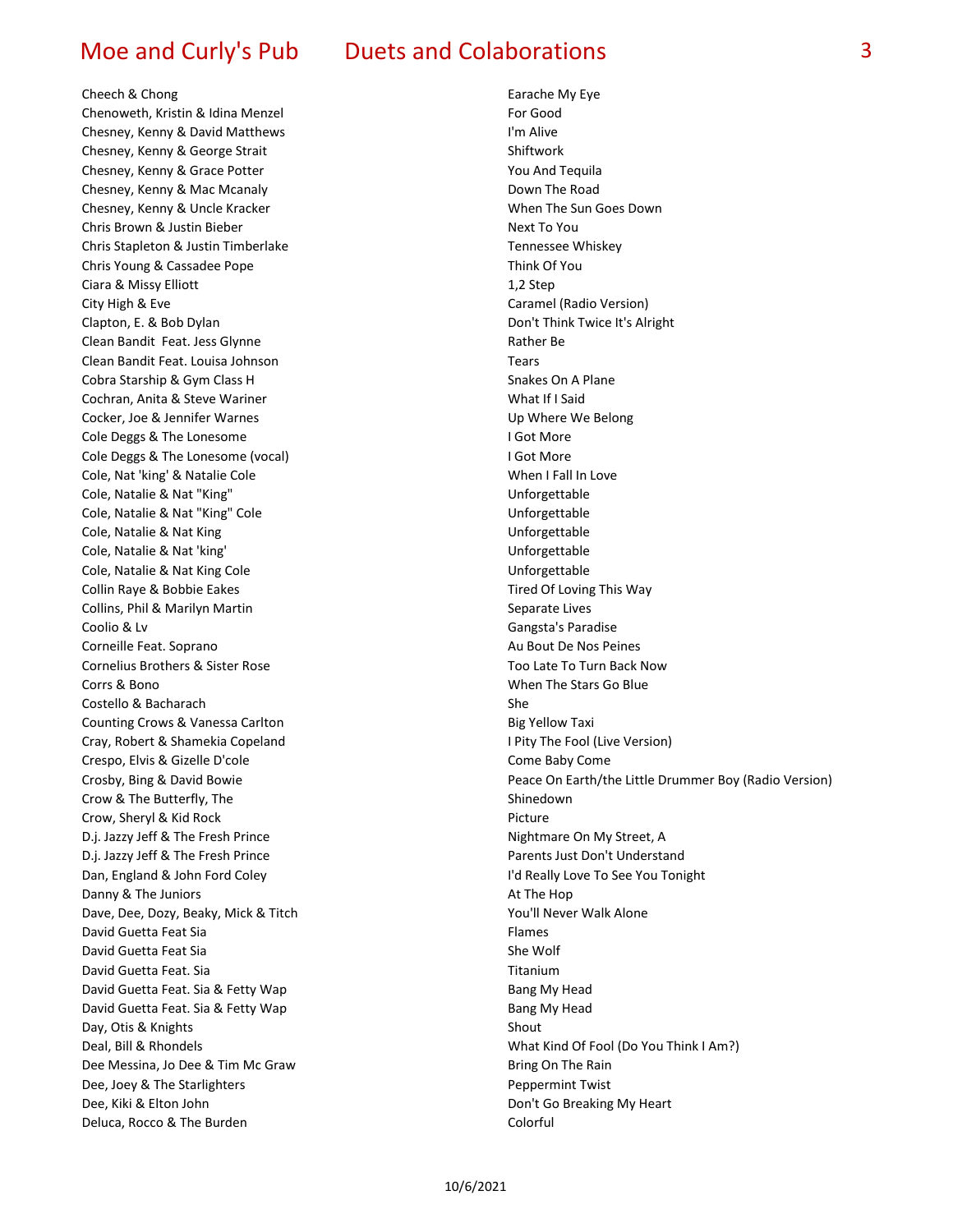Derulo, Jason Feat. Snoop Dogg Wiggle Derulo, Jason Featuring 2 Chainz Talk Dirty (Clean) Desario, Teri & Kc Yes, I'm Ready Diamond & Streisand You Don't Bring Me Flowers Diamond Rio, Wariner & Parnell Workin' Man's Blues Diamond, Neil & Barbra Streisand You Don't Bring Me Flowers Diddy & K.cole Last Night Diddy & Nicole Scherzinger Come To Me Dion & The Belmonts **Runaround Sue Runaround Sue** Dion & The Belmonts **Teenager** In Love Dion & The Belmonts **Teenager In Love, A The Belmonts** Teenager In Love, A Dion & The Belmonts North Wanderer, The Wanderer, The Wanderer, The Wanderer, The Wanderer, The Wanderer, The Wanderer, The Wanderer, The Wanderer, The Wanderer, The Wanderer, The Wanderer, The Wanderer, The Wanderer, The Dion, Celine & Clive Griffin When I Fall In Love Dion, Celine & Elvis Presley **If I Can Dream** Dion, Celine & Peabo Bryson Beauty & The Beast Dion, Celine & Peabo Bryson **Beauty And The Beast** Dion, Celine & Peabo Bryson Whole New World Dionne & Friends That's What Friends Are For Disclosure (Feat. Sam Smith) Latch Disclosure Feat. Lorde **Magnets** Magnets Disney Studio Chorus & Cliff Edwards Noting the Music Chorus When You Wish Upon A Star Dixie Chicks & Ricky Skaggs Walk Softly Dj Snake Feat. Lil Jon Turn Down For What Dr Dre Feat. Eminem Forgot About Dre Forgot About Dre Dr. Dre & Eminem Forgot About Dre & Eminem Dr. Dre & Snoop Doggy Dogg Nuthin' But A G Thang Dr. Hook & The Medicine Show Freakin' At The Freaker's Ball Dr. John & Rickie Lee Jones Making Whoopie Drake Feat. 2 Chainz And Big Sean All Me (Clean) Drake Feat. Kyla & Wizkid One Dance [duet Version] Drake Feat. Kyla & Wizkid One Dance [for Solo Male] Drake Feat. Kyla & Wizkid One Dance [duet Version] Drake Feat. Kyla & Wizkid One Dance [for Solo Male] Drake Feat. Rihanna Too Good Drake Feat. The Weekend Crew Love (Clean) Drake Feat. Wizkid & Kyla **One Dance** One Dance Drake Feat. Wizkid & Kyla **One Dance** Dream, The & Kayne West Walking On The Moon E 40 & T Pain & Kandi Girl E40 & T Pain & Kandi Girl (vocals) E-40 & T-pain & Kandi Girl U And Dat Edward Sharpe & The Magnetic Zeros entitled and the Mome Elmo & Patsy Grandma Got Run Over By A Reindeer Emerick, Scotty & Toby Keith I Can't Take You Anywhere Eminem & Rihanna Love The Way You Lie Eminem Feat. Rihanna The Monster England Dan & John Ford Coley Love Is The Answer Engvall, Bill & Travis Tritt Here's Your Sign (Get The Picture) Estelle & Kanye West **American Boy American Boy** Etheridge, Melissa & Joss Stone Cry Baby/piece Of My Heart Evanescence & Paul McCoy **Bring Me To Life** Bring Me To Life Evans, Sara & Hillary Scott **Little Bit Stronger, A** Eve & Swizz Beatz Tambourine Eve & Swizz Beatz (vocal) Tambourine Fabolous & Ne Yo Make Me Better (1990) and the Make Me Better (1990) and the Make Me Better (1990) and the Make Me Better (1990) and the Make Me Better (1990) and the Make Me Better (1990) and the Make Me Better (1990) and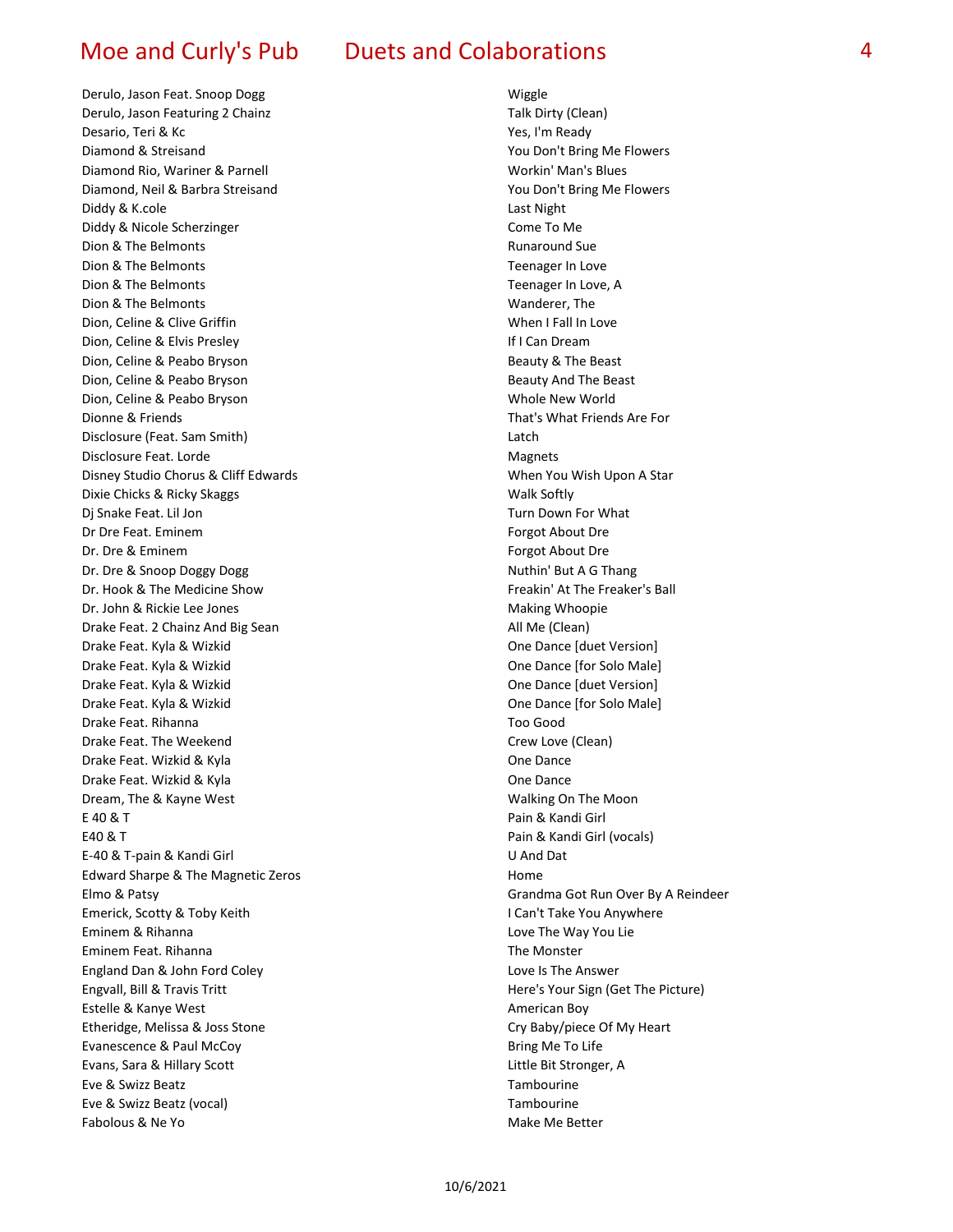Fall Out Boy & John Mayer Beat It Far East Movement & Cataracs & Dev. Contract Contract Contract Contract Contract Contract Contract Contract Co Fergie & Ludacris Glamorous Fernßndez, Vicente & Alejandro Fernßndez Amor De Los Dos Fiasco, Lupe & Matthew Santos Superstar Superstar Fiasco, Lupe Feat Matthew Santos Superstar Superstar Fifth Harmony Feat. Ty Dolla Sign Work From Home Work From Home Fifth Harmony Feat. Ty Dolla Sign Work From Home [for Solo Female] Fitz & The Tantrums **Don't Gotta Work It Out During the Tantrums** Don't Gotta Work It Out Flack, Roberta & Donny Hathaway **Closer I Get To You, The** Closer I Get To You, The Flatts, Rascal Feat. Natasha Bedingfield Easy Flo Rida & Timbaland Elevator Flo Rida & T-Pain Low Florida Georgia Line Feat. Luke Bryan This Is How We Roll Flume Feat. Kai Never Be Like You are the Mercedes of the Mercedes of the Mercedes of the Mercedes of the Mercedes of the Mercedes of the Mercedes of the Mercedes of the Mercedes of the Mercedes of the Mercedes of the Merc Ford, Lita & Ozzy Osbourne **Contained Accord Close My Eyes Forever** Close My Eyes Forever Ford, Mary & Les Paul Vaya Con Dios Ford, Tennessee Ernie & Kay Starr III Never Be Free Foxx, Charles & Inez Mockingbird Foxx, Jamie & Ludacris and Electronic Unpredictable Unpredictable Frank Sinatra & Judy Garland Both Sides Now Franti, Michael & Spearhead I'll Be Waiting Franti, Michael & Spearhead Say Hey (I Love You) Say Hey (I Love You) Frizzell, David & Shelly West You're The Reason God Made Oklahoma Fun. Feat. Janelle Monae We Are Young Furtado, Nelly & Timbaland Promiscuous (Radio Version) Gabriel, Peter & Kate Bush de Care et al. 2010 and the Captain Con't Give Up Gatlin, Larry & The Gatlin Brothers **All The Gold In California** All The Gold In California Gatlin, Larry & The Gatlin Brothers **Houston** Houston Gaye & Weston **It Takes Two** Gaye, M. & D. Ross The Communication of Medical Part Of Medical Part Of Medical Part Of Medical Part Of Me Gaye, Marvin & Kim Weston **It Takes Two** Gaye, Marvin & Tammi Terrell **Ainter and Aintimum Ainter Ainte Ainte Ainte Ainte Ainte Ainte Ainte Ainte Ainte A** Gaye, Marvin & Tammi Terrell **Accord Aintimum Containers** Ain't Nothing Like The Real Thing Gaye, Marvin & Tammi Terrell **The Contract of Contract Contract Contract Contract Contract Contract Contract Contract Contract Contract Contract Contract Contract Contract Contract Contract Contract Contract Contract Contr** Gaye, Marvin & Tammi Terrell You're All I Need To Get By Gaye, Marvin & Tammy Terrell **Ainter and Aint Ain't No Mountain High Enough** Ain't No Mountain High Enough Gaye, Marvin & Tammy Terrell **It Takes Two** Gayle, Crystal & E. Rabbitt You And I George Thorogood & The Destroyers **If You Don't Start Drinkin'** George Thorogood & The Destroyers Move It On Over Gerry & The Pacemakers **Don't Let The Sun Catch You Crying** Gerry & The Pacemakers The Pacemakers The Control of the Voull Never Walk Alone Gilmer, Jimmy & The Fireballs Sugar Shack Gnash Feat. Olivia O'brien Hate U, I Love U [clean Version] Go Go's, The & The Bangles **Hazy Shade Of Winter** Hazy Shade Of Winter Good Charlotte Feat M.shadows **River** River Good Charlotte Feat M.shadows (vocal) and a series of the River Gotye Feat. Kimbra Somebody That I Used To Know Goulding, Ellie Feat Dj Fresh Flash Flash Flash Flash Flash Flash Flash Flash Flash Flash Flash Flash Flash Flash Flash Flash Flash Flash Flash Flash Flash Flash Flash Flash Flash Flash Flash Flash Flash Flash Flash Flash Goulding, Ellie Feat. Tinie Tempah **Hanging On (Clean)** Hanging On (Clean) Grande, Ariana Feat. Iggy Azalea **Problem** Grande, Ariana Feat. Zedd Break Free Grandmaster Flash & Melle Mel White Lines (Don't Don't Don't Don't Don't Don't Don't Don't Don't Don't Don't Do

Gatlin, Larry & Gatlin Brothers **Houston (Means I'm One Day Closer To You**) **Houston (Means I'm One Day Closer To You**)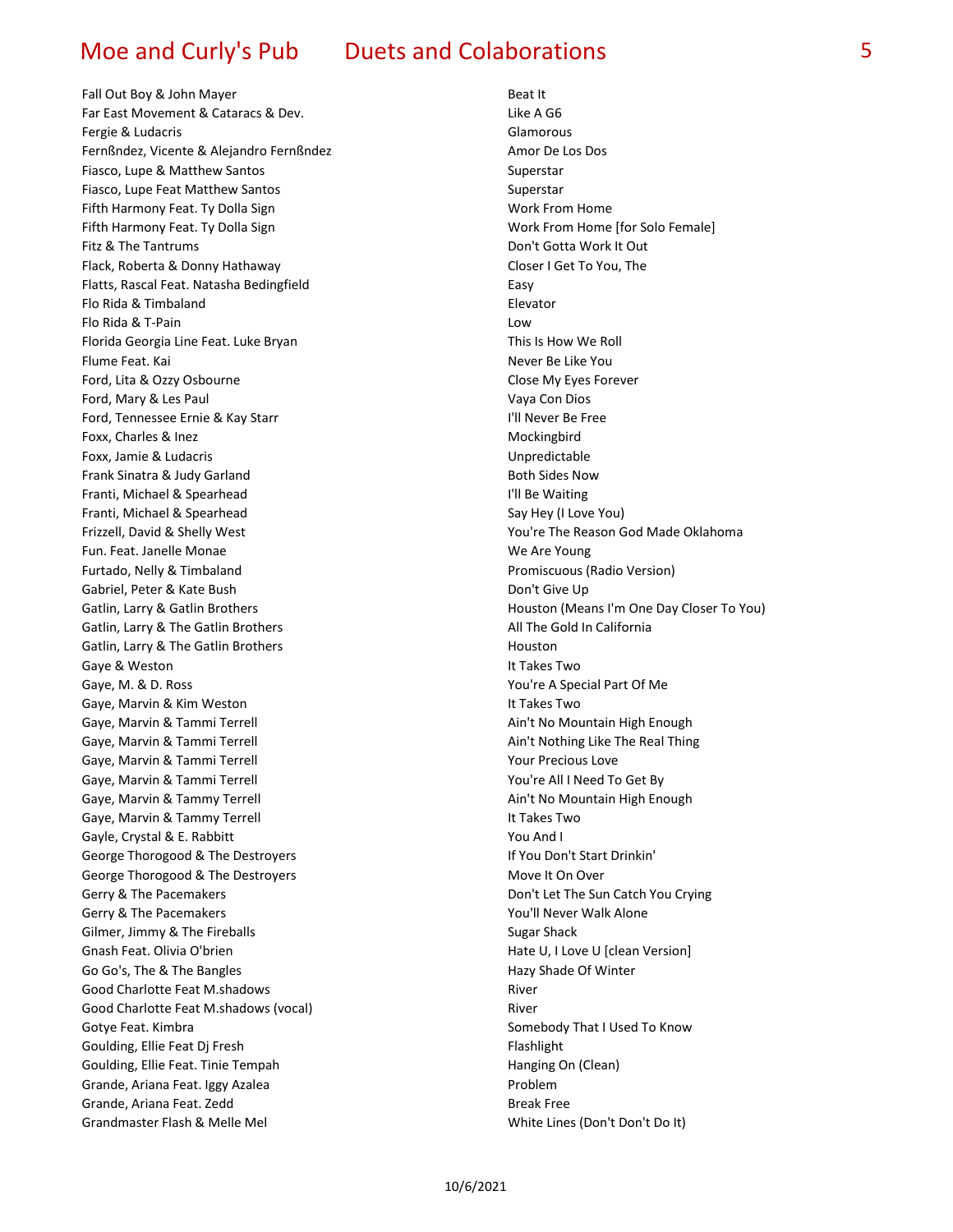Grant, Amy & Vince Gill **House Of Love House Of Love** Guetta, David & Kelly Rowland When Love Takes Over Guetta, David Feat. Nicki Minaj Nicki Shahara Turn Me On Guys & Dolls (Broadway Version) Luck Be A Lady Gym Class Heroes Feat. Patrick Stump Cupid's Chokehold Haggard & Nelson Pancho And Lefty Haggard, Merle & Willie Nelson Pancho And Lefty Hamilton, Joe Frank & Reynolds **Don't Pull Your Love** Don't Pull Your Love Hank Williams, Jr. & Kid Rock The F Word Hansard, Glen & Marketa Irglova **Falling Slowly** Falling Slowly Harold Melvin & The Blue Notes Material Communication of March Wake Up Everybody Harper, Ben & The Innocent Criminals Steal My Kisses (Radio Version) Harris, Calvin & Disciples **How Deep Is Your Love** How Deep Is Your Love Harris, Calvin Feat. Florence Sweet Nothing Harris, Calvin Feat. Kelis **Bounce** Bounce Harris, Calvin Feat. Ne Yo Let's Go Let's Go Harris, Calvin Feat. Rihanna This Is What You Came For Havana Brown Feat. Pitbull We Run The Night (Clean) Heaton, Paul & Jacqui Abbot The Austerity Of Love Herndon, Ty & Tanya Tucker **Don't Stop Breaking My Heart** Don't Stop Breaking My Heart Hill, Faith & Tim McGraw Angry All The Time Hill, Faith & Tim McGraw Just To Hear You Say That You Love Me Hilson, Keri & Kanye West & Ne-yo Knock You Down Hilson, Keri & Lil' Wayne Slow Dance Hogan, Brooke & Paul Wall About Us Homer & Jethro **Battle Of Kookamonga**, The Houston, D. & T. Wynette My Elusive Dreams My Elusive Dreams Houston, Whitney & Mariah Carey Manus Carey Museum Museum When You Believe Hue & Cry Looking For Linda Iglesias & Nelson To All The Girls I've Loved Before Iglesias, Enrique & Ludacris Tonight (I'm Loving You) Iglesias, Enrique Feat. Sean Paul Bailando (English Version) Bailando (English Version) Iglesias, Julio & Alejandro Fernßndez Dos Corazones, Dos Historias Iglesias, Julio & Willie Nelson To All The Girls I've Loved Before Iglesis, Julio & Willie Nelson The Girls I've Loved Before To All The Girls I've Loved Before **Ike & Tina Turner Proud Mary Proud Mary Proud Mary** Ja Rule & Ashanti Mesmerize Jackson, Alan & Alison Krauss Angles Cried, The Angles Cried, The Angles Cried, The Angles Cried, The Angles Cried, The Angles Cried, The Angles Cried, The Angles Cried, The Angles Cried, The Angles Cried, The Angles Cried Jackson, Alan & George Strait **Designated Drinker Designated Drinker** Jackson, Alan & Jimmy Buffett Barefootin' Jackson, Alan & Jimmy Buffett **It's Five O'clock Somewhere** Jackson, Michael & P. McCartney Care Communication of Girl Is Mine, The Jackson, Michael & Paul McCartney The Girl Is Mine Jan & Dean Dead Man's Curve Jan & Dean The Little Old Lady (From Pasadena) Janet & Nelly Call On Me Jaron & The Long Road To Love **Pray For You** Pray For You Jason Mraz Feat. Colbie Caillat Lucky Jay & The Techniques **Apples, Peaches, Pumpkin Pie** Jay Sean & Lil Wayne **Hit The Lights** Jay Z & Alicia Keys **Empire State Of Mind** Jay Z, Rihanna & Kanye West **Run This Town** Jay-z & Alicia Keys **Empire State Of Mind** Jay-z & Amil (Of Major Coins) & Ja Rule Can I Get A... Jay-z & Rihanna & Kanye West **Run This Town** Run This Town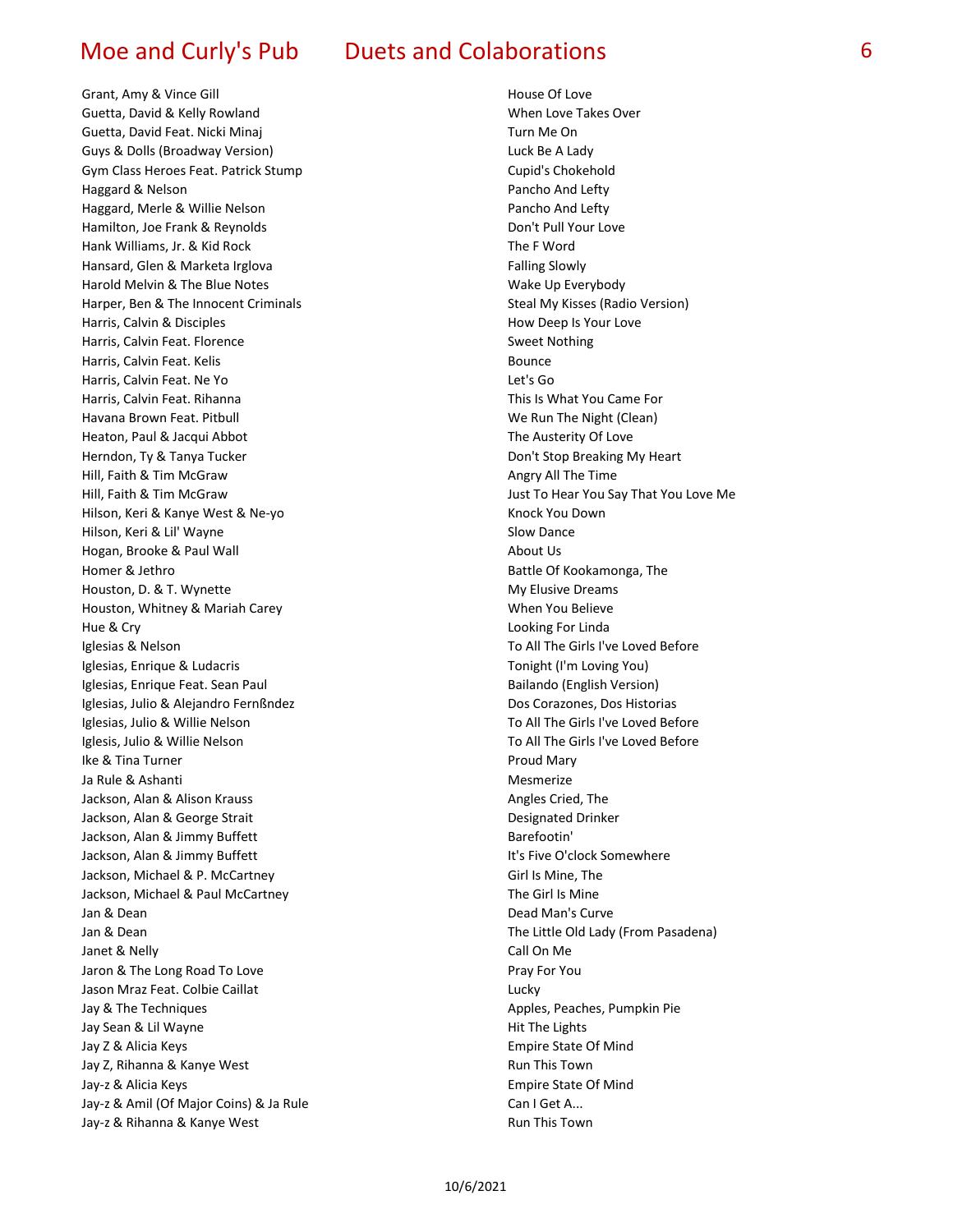Jay-Z Featuring Justin Timberlake Holy Grail Jekyll & Hyde This Is The Moment Community of the Moment Community of the Moment Community of the Moment Community of the Moment Community of the Moment Community of the Moment Community of the Moment Community of the Mome Jekyll & Hyde (Broadway Version) This Is The Moment Jennings, Waylon & Willie Nelson & Johnny Cash & Kris Kristofferson Highwayman Jessie J. Feat. Ariana Grande Nicki Minaj **Bang Bang Bang Bang Bang Bang Bang Bang** Jewel & Merle Haggard That's The Way Love Goes Jim Brickman & Mat Giraud Thank You John & Dee True Love John & Travolta You're The One That I Want John Fred & His Playboy Band **Judy In Disguise (With Glasses)** John, Elton & Bonnie Raitt Love Letters In The Sand John, Elton & George Michael **Don't Let The Sun Go Down On Me** John, Elton & Kiki Dee **Don't Go Breaking My Heart** John, Elton & Leann Rimes November 2012 1999 and Muslim Written In The Stars John, Olivia Newton & John Travolta Summer Nights Summer Nights John, Olivia Newton & John Travolta You're The One That I Want Jonas Blue Feat. Dakota Fast Care Fast Care Fast Care Fast Care Fast Care Fast Care Fast Care Fast Care Fast Car Jonas, Nick & The Administration Who I Am Jones, George & A. Jackson Good Year For The Roses, A Jones, George & Alan Jackson A Good Year For The Roses Jones, George & Tammy Wynette Golden Ring Jones, George & Tammy Wynette Two Story House Jones, George & Tammy Wynette We're Gonna Hold On Jones, Norah & Dolly Parton Creepin' In Jones, Norah & Wyclef Jean Any Other Day Jones, Tom & Cerys Matthews **Baby It's Cold Outside** Jones, Tom & Mousse T Sex Bomb Jovi, Bon & Nettles, Jennifer Who Says You Can't Go Home Jr. Walker & The All Stars Shotgun and Shotgun Shotgun and Shotgun Shotgun Shotgun Shotgun Shotgun Shotgun Shotgun Shotgun Shotgun Shotgun Shotgun Shotgun Shotgun Shotgun Shotgun Shotgun Shotgun Shotgun Shotgun Shotgun Sho Just By Being You (Halo & Wings) Steel Magnolia Justin Timberlake & T.i My Love Kames, Bob & Foul Four Chicken Dance, The Chicken Dance, The Chicken Dance, The Chicken Dance, The Chicken Dance, The Chicken Dance, The Chicken Dance, The Chicken Dance, The Chicken Dance, The Chicken Dance, The Chicken D Katrina & The Waves **Walking On Sunshine** Walking On Sunshine Katrina & Waves **Walking On Sunshine** Walking On Sunshine K-ci & Jojo All My Life Keating, Ronan & Lulu We've Got Tonight Keith, Toby & Willie Nelson Beer For My Horses Kelis & Too Short Bossy and the Bossy and the Bossy and the Bossy and the Bossy and the Bossy and the Bossy and Kelly Rowland & Eve Like This And The Like This Assembly Rowland & Eve Like This Kelly, R & Celine Dion **I'm Your Angel** Kenny Rogers & Don Henley Calling Me Kershaw, Sammy & Lorrie Morgan Maybe Not Tonight Kershaw, Sammy & Morgan **He Drinks Tequila** He Drinks Tequila Keys, Alicia Feat. Beyonce **Put It In A Love Song** Khalifa, Wiz Feat. Charlie Puth See You Again Kid Ink Feat. Chris Brown Show Me (Clean) Kid Rock & Sheryl Crow Picture Kid Rock, Sheryl Crow & Keith Urban Lean On Me Kidman, Nicole & Ewan McGregor Come What May King, Carole & Willie Nelson Nelson Will You Still Love Me Tomorrow Knowles, BeyoncΘ & Sean Paul Baby Boy Knox, Buddy & The Rhythm Orchids **Party Doll** Party Doll Korn & Lee, Amy Freak On A Leash (Unplugged Version) Krall, Diana & Norah Jones Alright Ok You Win Krall, Diana & Norah Jones Let's Fall In Love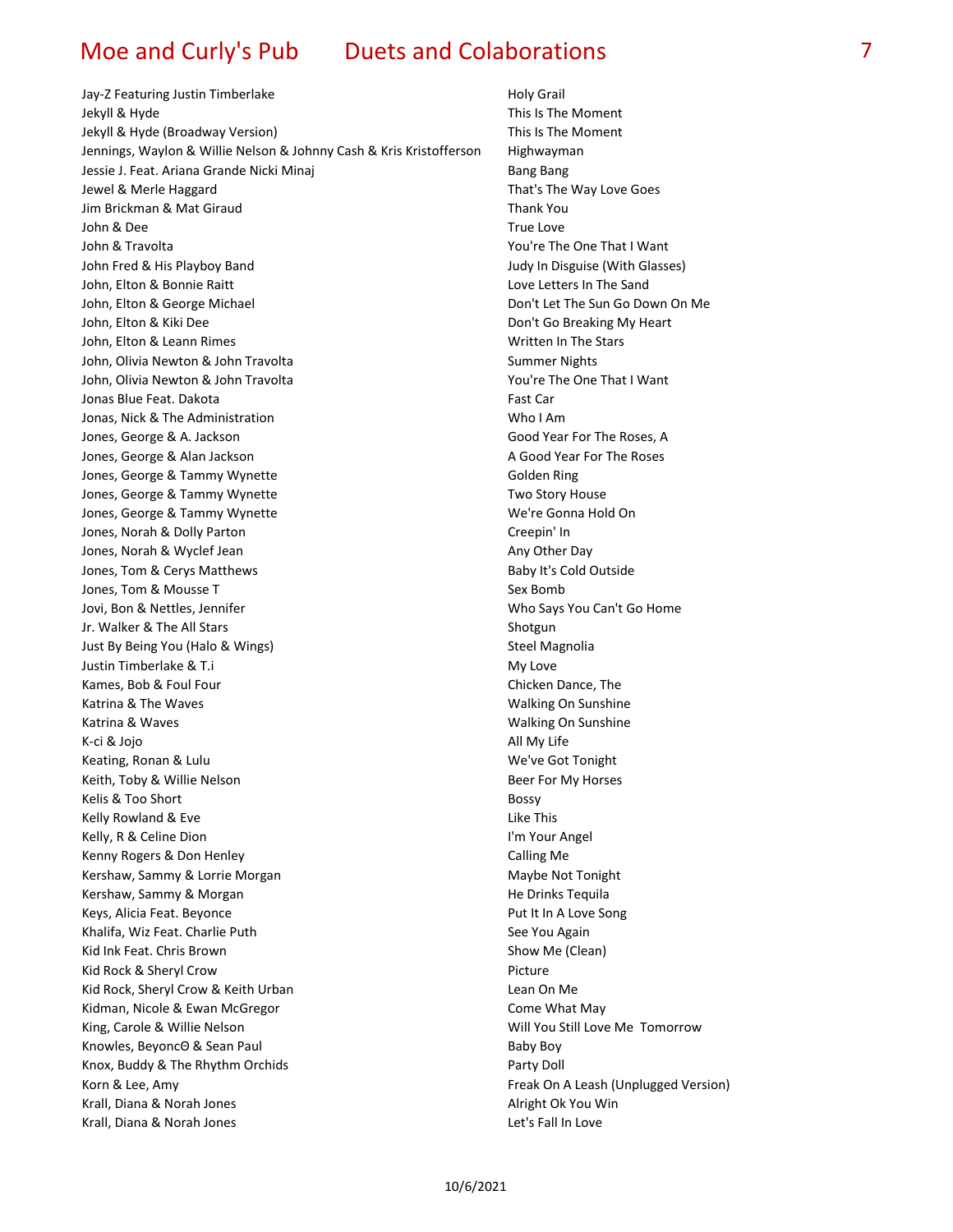Krall, Diana & Norah Jones Straighten Up And Fly Right Kramer, Billy J. & The Dakotas **Do You Want To Know A Secret** Krauss, Alison & Gillian Welch I'll Fly Away Krauss, Alison & James Taylor Now The World Treating You How's The World Treating You Krauss, Alison & Robert Plant Please Read The Letter Kris Allen & Pat Monohan Truth Kroeger, Chad & Josey Scott **Hero** Hero Kuban, Bob & Inmen Cheater, The Labelle, Patti & Michael McDonald **Case Contract Contract Contract Contract Contract Contract Contract Contract Contract Contract Contract Contract Contract Contract Contract Contract Contract Contract Contract Contract Co** Lady Gaga & Beyonce **Telephone** Telephone Lady Gaga Feat. R. Kelly **Do What U Want** Do What U Want Lambert, Miranda Feat. Carrie Underwood Something Bad Larsson, Zara Feat. Mnek New You are a set of the Never Forget You and Never Forget You Lauper, Cyndi & Sarah Mclachlan Time After Time After Time Legend, John & Andre 3000 Green Light Legend, John & Estelle No Other Love No Other Love Legend, John Feat Andre 3000 Green Light Lewis, Aaron & Fred Durst Contract Contract Contract Contract Contract Contract Contract Contract Contract Contract Contract Contract Contract Contract Contract Contract Contract Contract Contract Contract Contract Contrac Lewis, Jerry Lee & Bruce Springteen **Pink Cadillac** Lil Boosie W- Foxx & Webbie Wipe Me Down Lil Wayne Feat. Drake Believe Me (Clean) Lita Ford & Ozzy Osbourne **Close My Eyes Forever** Close My Eyes Forever Little Anthony & The Imperials Internal Control of the Outside Looking Internal Control of the Outside Looking In Little Caesar & The Romans Those Oldies But Goodies (Remind Me Of You) Little Mix Feat. Jason Derulo Secret Love Song Little Mix Feat. Sean Paul **Hair and Accord Feature 10 Contract Contract Feature 1** Hair [for Solo Female] Lloyd & Lilwayne The True You are the You and You are the You are the You are the You Lmfao Feat. Lauren Bennett **Party Rock Anthem** Loeb, Lisa & Nine Stories **Do You Sleep? Do You Sleep?** Loggins & Messina **Danny's Song** Loggins & Messina **House At Pooh Corner** Loggins & Messina November 2012 12:30 and 2013 12:30 AM November 2013 12:30 AM November 2013 12:30 AM November 20 Loggins, Kenny & Jo Dee Messina Your Mama Don't Dance Loggins, Kenny & Stevie Nicks Whenever I Call You Friend Lonely Island, The Feat. Michael Bolton Jack Sparrow (Clean) Lonely Island, The Feat. T-Pain Iversity Contract the Unit of the Unit On A Boat Lonzo & Oscar **I Am My Own Grandpa** Lopez, Jennifer & Ja Rule I'm Real (Radio Version) Lopez, Jennifer & LL Cool J All I Have All I Have All I Have All I Have All I Have All I Have All I Have All I Have Lopez, Jennifer & Nox Jenny From The Block Lost Frequencies Feat. Janieck Devy **Reality** Reality Lovett, Lyle & Al Green Funny How Time Slips Away Ludacris & Blige **Runaway Love Runaway Love** Runaway Love Ludacris & Field Mob & Jamie Foxx Georgia Ludacris & Pharrell **Money Maker** Money Maker Ludacris & Pharrell **Moneymaker** Moneymaker Ludacris Feat. Pharrell Money Maker Lunchmoney Lewis Feat. Chloe Angelides The Million Channel Whip It Lyle Lovett & Randy Newman You've Got A Friend In Me Lymon, Frankie & The Teenagers November 2012 1999 and More Why Do Fools Fall In Love Lynyrd Skynyrd & Kid Rock Gimme Back My Bullets Macklemore & Ryan Lewis **Downtown** Macklemore & Ryan Lewis Feat. Wanz Thrift Shop Macklemore & Ryan Lewis Feat. Wanz Thrift Shop (Clean) Macklemore & Ryan Lewis Feat. Wanz Thrift Shop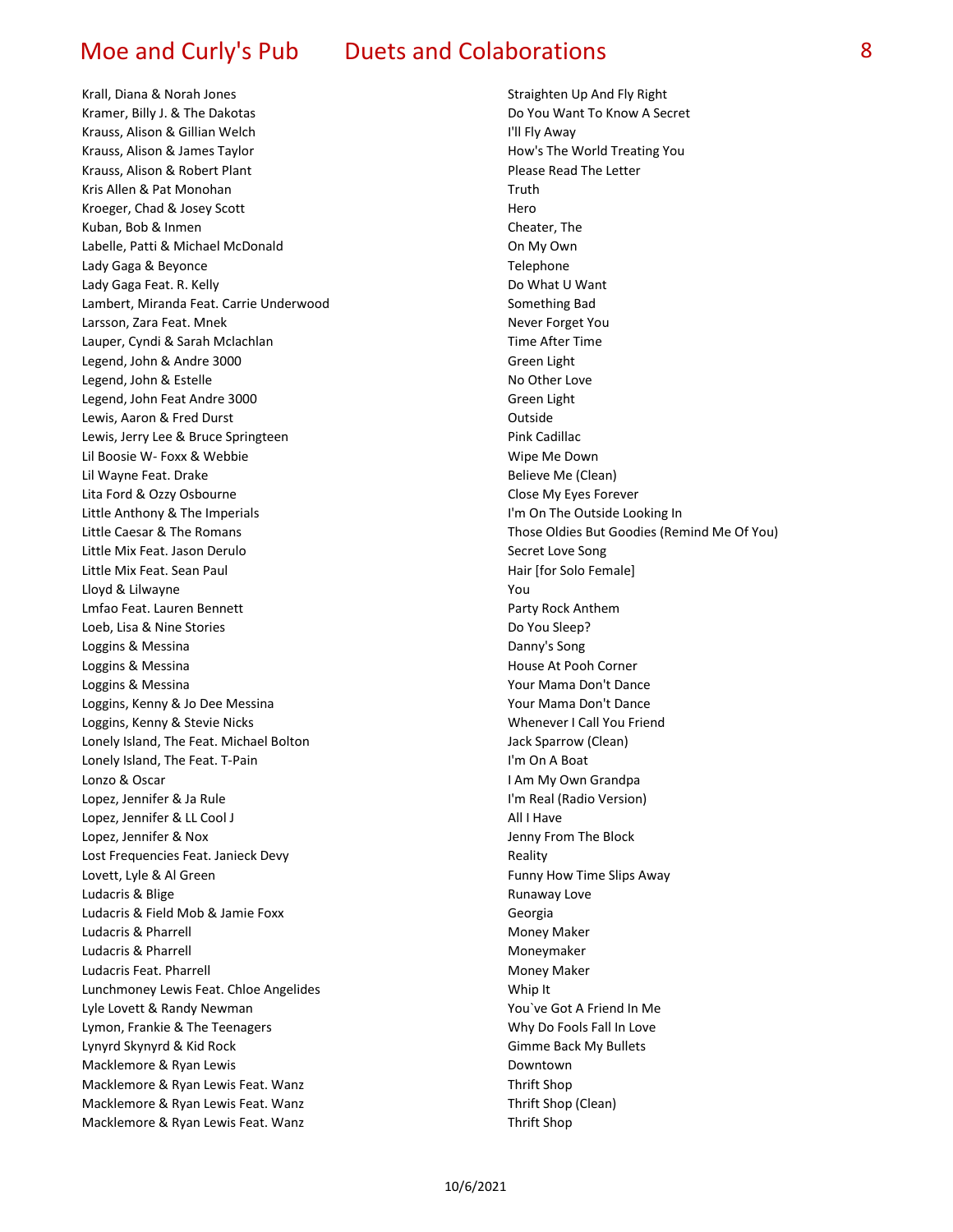Macklemore & Ryan Lewis Feat. Wanz Thrift Shop (Clean) Macklemore And Ryan Lewis Feat. Schoolboy Q And Hollis White Walls (Clean) Maddie & Tae Friends Dont in the Tag and the Tag and the Tag and the Tag and the Tag and the Tag and the Tag and the Tag and the Tag and the Tag and the Tag and the Tag and the Tag and the Tag and the Tag and the Tag and t Madonna & Justin 4 Minutes Madonna & Justin Timberlake 4 Minutes Mahone, Austin Feat. Pitbull Mmm Yeah Major Lazer Feat. Nyla & Fuse Odg Light It Up remix Major Lazer Feat. Nyla & Fuse Odg Light It Up\_remix Mark Ronson Feat. Bruno Mars Uptown Funk Maroon 5 & Rihanna **If I Never See Your Face Again** Maroon 5 Feat Rihanna **If I Never See Your Face Again** Maroon 5 Feat. Christina Aguilera Moves Like Jagger Maroon 5 Feat. Wiz Khalifa **Payphone** Payphone Martha & The Vandellas **Dancing In The Streets** Dancing In The Streets Martha & The Vandellas Nowhere To Run Nowhere To Run Nowhere To Run Nowhere To Run Nowhere To Run Nowhere To Run Martin, Dean & Helen O'connell **How D'ya Like Your Eggs In The Morning** Martin, Dean & Sammy Davis Sambook and Samma Sam's Song Martinez, Angie & Lil' Mo & Sacario **International Control Could Go (Radio Version**) Mary J. Blige & Diddy & Lil' Wayne Someone To Love Me (Naked) Mathis & Williams Too Much, Too Little, Too Late Mathis, J. & D. Williams Too Much, Too Little, Too Late Mathis, Johnny & Deniece Williams The Communication of the Too Much, Too Little, Too Late Mathis, Johnny & Vanessa Williams The Communication of the Too Much Too Late McCain, Edwin & Darius Rucker Solitude Solitude McCartney, Paul & Stevie Wonder **Ebony & Ivory** Ebony & Ivory McCoo, Marilyn & Billy Davis, Jr You Don't Have To Be A Star (To Be In My Show) McCoy, Travis & Bruno Mars Billionaire McEntire, Reba & Brooks & Dunn If You See Him/if You See Her Mcentire, Reba & Kenny Chesney **I Was Country When Country Wasn't Cool** McEntire, Reba & Linda Davis **Does He Love You** Does He Love You McEntire, Reba & Vince Gill **Heart Won't Lie**, The Heart Won't Lie, The McGraw, Tim Feat. Faith Hill Meanwhile Back At Mama's McGraw, Tim & Faith Hill **I Need You** McGraw, Tim & Faith Hill **It's Your Love** McGraw, Tim & Faith Hill Just To Hear You Say That You Love Me McGraw, Tim & Faith Hill **Let's Make Love Let's Make Love** Meck Feat. Dino Feels Like Home Feels Like Home Feels Like Home Medley & Warnes Time Of My Life Medley & Warnes **Time Of My Life, The My Life, The My Life**, The My Life, The Of My Life, The Medley, B. & J. Warnes Time Of My Life I've Had Medley, Bill & Jennifer Warnes (I've Had) The Time Of My Life Medley, Bill & Jennifer Warnes Time Of My Life Mel & Kim **Respectable** Mel & Tim Backfield In Motion and Backfield In Motion Melanie & The Edwin Hawkins Singers Lay Down (Candles In The Rain) Mellencamp, John & Indiaarie **Peaceful World** Peaceful World Mellencamp, John & Me'shell NdegΘocello Wild Night Messina, Jo Dee & Garth Brooks **Bring On The Rain** Bring On The Rain Messina, Jo Dee & Tim McGraw Bring On The Rain Midler, Bette & Barry Manilow On A Slow Boat T Mike & The Mechanics **Silent Running** Silent Running Mike Will Made It Featuring Miley Cyus and Juicy J and Wiz Khalifa 23 Missy Misdemeanor Elliott & Faith Evans Burnin' Up (Radio Version) Burnin' Up (Radio Version) Mnek & Zara Larsson Never Forget You Morgan, Lorrie & Keith Whitley The Communication of the Till A Tear Becomes A Rose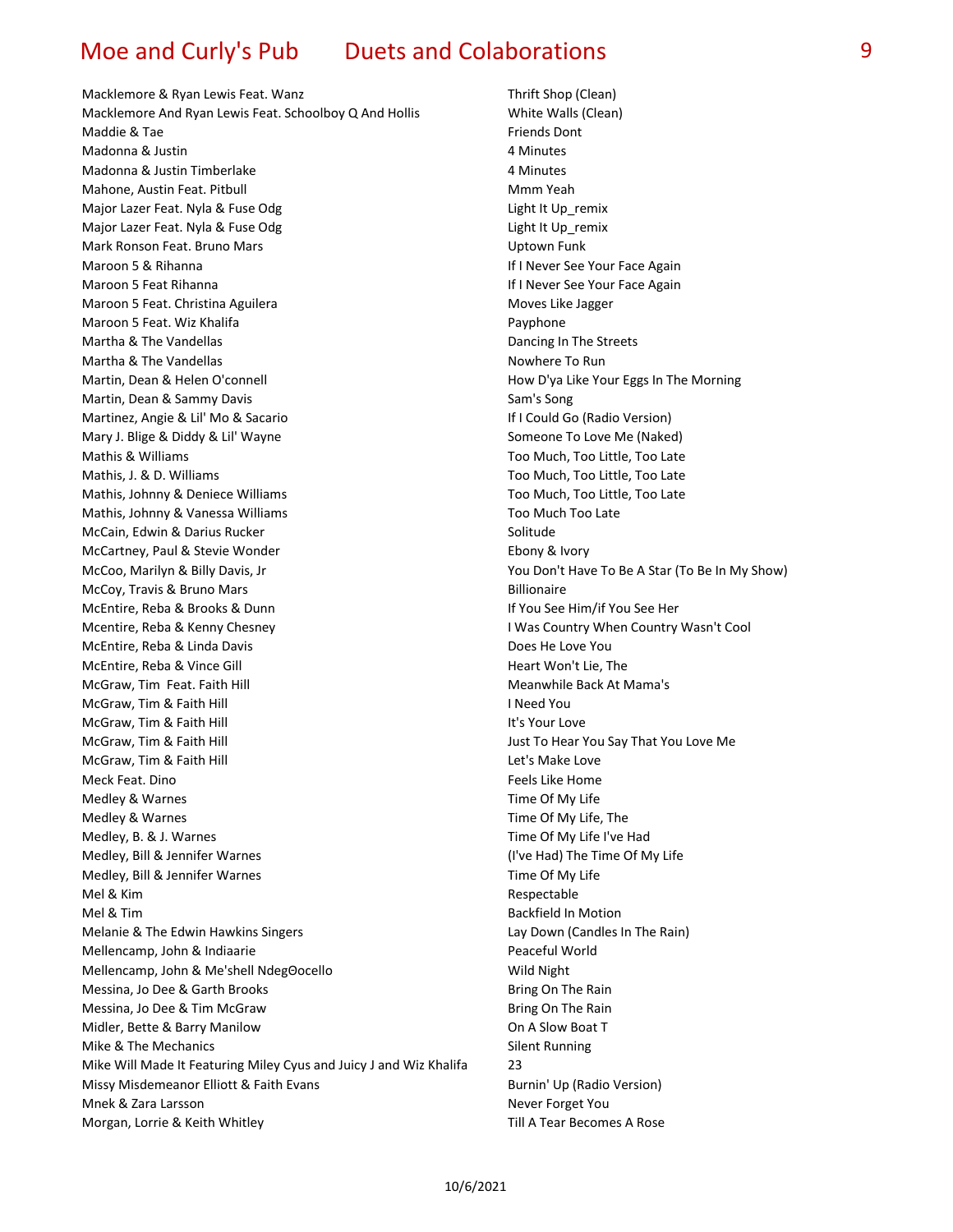Morgan, Lorrie & Sammy Kershaw **Morgan, Lorrie & Sammy Kershaw** He Drinks Tequila Murphy Lee & Jermaine Dupri North Communisties and Matical Matic Da Hook Gon Be (Radio Version) Murray, Ann & Dave Loggins Nobody Loves Me Like You Do Murray, Anne & Dave Loggins Nobody Loves Me Like You Do Musiq Soulchild & Mary J. Blige Internal Controller and Musiq Soulchild & Mary J. Blige N Sync & Gloria Estefan Music Of My Heart Nathaniel Rateliff & The Night Sweats Sob Naughty Boy Feat. Beyonce & Arrow Benjamin Runnin' (Lose It All) Naughty Boy Feat. Sam Smith La La La Nelly & City Spud **Ride Wit Me** Nelly & Kelly Rowland **Dilemma** Nelly & Tim McGraw **Over And Over And Over And Over And Over And Over And Over And Over And Over And Over And Over And Over And Over And Over And Over And Over And Over And Over And Over And Over And Over And Over And Over** Nelson & Iglesias To All The Girls I've Loved Before Nelson & Jennings Mamas Don't Let Your Babies Nelson & Jennings **On The Road Again On The Road Again** Nelson, Willie & Diane Canon Lovin' You Was Easier Nelson, Willie & Julio Iglesias To All The Girls I've Loved Before Nelson, Willie & Lee Ann Womack Mendocino County Line Nelson, Willie & Merle Haggard **Pancho And Lefty** Pancho And Lefty Nelson, Willie & Ray Charles Seven Spanish Angels Nelson, Willie & Waylon Jennings Good Hearted Woman Nelson, Willie & Waylon Jennings Manus Allen Mama Don't Let Your Baby's Grow Up To Be Nelson, Willie & Waylon Jennings **Communist Communist Communist Communist Communist Communist Communist Communist** Neville, Aaron & Linda Ronstadt Close Your Eyes Neville, Aaron & Trisha Yearwood I Fall To Pieces Newman, John Feat. Charlie Williams Tiring Game Newton-John, Olivia & John Travolta Summer Nights Summer Nights Newton-John, Olivia & John Travolta You're The One That I Want Nick Cave & The Bad Seeds **Red Right Hand** Red Right Hand Nicki Minaj Feat. 2 Chainz **Beez In The Trap (Clean)** Beez In The Trap (Clean) Nicks, Stevie & Don Henley **Leather And Lace Containers** Leather And Lace Nicks, Stevie & Tom Petty Nicks, Stevie & Tom Petty No Doubt & Bounty Killer No Doubt & Bounty Killer No Doubt & Lady Saw Underneath It All (Radio Version) Nugent, Ted & Amboy Dukes **Journey To The Center Of The Mind** Odonis, Colby & Akon What You Got New York Color What You Got New York Color What You Got Oliver & Company (Billy Joel) Why Should I Worry **Omarion & Timbaland Ice Box Ice Box Ice Box Ice Box** Osmond, Marie & Dan Seals Meet Meet Me In Montana Outkast & Killer Mike The Whole World (Radio Version) Outkast & Sleepy Brown Way You Move, The Owens, Buck & Ringo Starr Act Naturally and Act Naturally Pain & Chris Brown **Best Love Song** Paisley & Underwood **Oh Love (duet) Oh Love (duet) Oh Love (duet)** Paisley, Brad & Alison Krauss Whiskey Lullaby Paisley, Brad & Alison Krauss w/vocal Whiskey Lullaby Paisley, Brad & Carrie Underwood **Remind Me** Paisley, Brad & Dolly Parton New York When I Get Where I'm Going Paisley, Brad & Keith Urban Start A Band Parton, Dolly & Norah Jones Creepin' In Parton, Dolly & Tammy Wynette & Loretta Lynn Sulver Threads And Golden Needles Patridge Family, The & David Cassidy Malking In The Rain

Nelson & Jennings Mamas Don't Let Your Babies Grow Up To Be Cowboys Nelson, Willie & Waylon Jennings Mamas Don't Let Your Babies Grow Up To Be Cowboys Nelson, Willie & Waylon Jennings Mammas Don't Let Your Babies Grow Up To Be Cowboys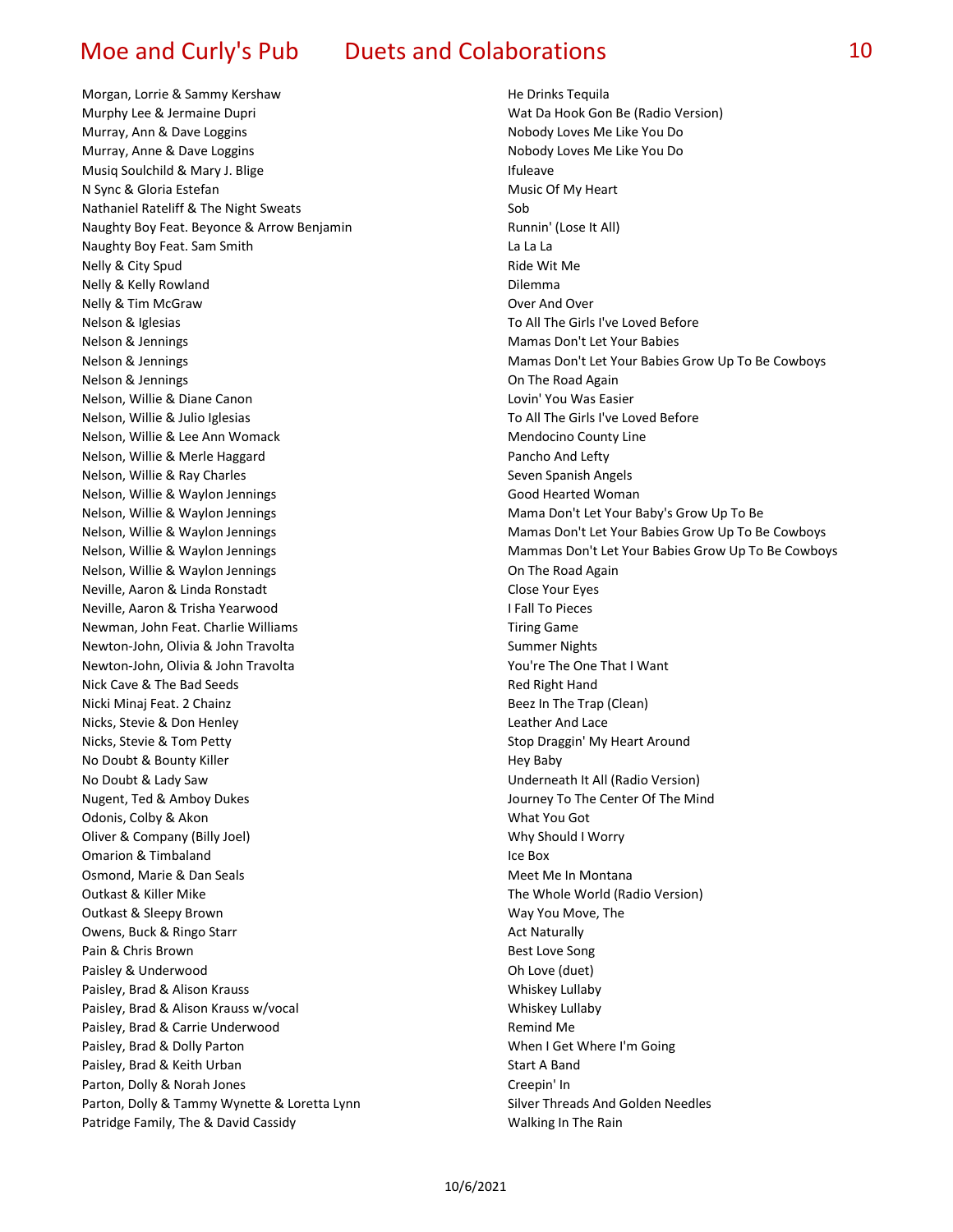Paul & Paula **Hey Paula** Hey Paula Paul Heaton & Jacqui Abbot **I Don't See Them** Paul, Les & Mary Ford **How High The Moon** Paul, Sean & Sasha I'm Still In Love With You (Radio Version) Pena, Jennifer & Daniel RenΘ **El Deseo De Ti** Perry, Katy Feat. Juicy J Dark Horse Petty, Tom & Stevie Nicks Stop Draggin' My Heart Around Pickett, Bobby Boris & The Crypt Kickers Monster Mash Pink Feat. Nate Ruess **Just Give Me A Reason** Pitbull & T Pain Pitbull Feat. Chris Brown International Love (Clean Version) Pitbull Feat. G.r.l. Wild Wild Love Pitbull Feat. Ke\$ha Timber Playaz Circle & Lil Wayne **Duffle Bag Boy** Plies & Akon Hypnotized Plies & T Pain Shawty and Shawty Shawty Shawty Porgy & Bess Summertime Prata, Lucas & Reina Love Of My Life (ballad Version) Presley, Elvis & Ann Margaret **You're The Boss** You're The Boss Preston, Billy & Syreeta With You I'm Born Again Pretty Ricky & Sean Paul Push It Baby Pretty Ricky & Sean Paul (vocal) example a pure of the Push It Baby Prima, Louis & Keely Smith **I Got You Under My Skin** I Got You Under My Skin Prima, Louis & Keely Smith That Old Black Magic Professor Green Feat. Tori Kelly Controller and the Controller Mullaby (Clean) Puff Daddy & Faith Evans **I'll Be Missing You** Puff Daddy & The Family / The Notorious B.i.g. / Lil' Kim / The Lox It's All About The Benjamins (Remix) Purify, James & Bobby Shake A Tail Feather Pussycat Dolls & Busta Rhymes **Don't Channels Containers** Don't Cha Puth, Charlie Feat. Meghan Trainor Marvin Gaye Marvin Gaye Queensryche & Rush Another Rainy Night (Without You) Queensryche & Rush Closer To The Heart Queensryche & Rush Freewill and the Contract of the Contract of the Freewill and the Freewill and the Freewill **Queensryche & Rush New Yorld Manuscrip Control Manuscrip Control Manuscrip Control Manuscrip Control Manuscrip** Queensryche & Rush Red Barchetta Red Barchetta Queensryche & Rush Spirit Of Radio, The Spirit Of Radio, The R City Feat. Adam Levine Locked Away Rabbit, Eddie & Crystal Gayle **Xames Accord Accord Accord Accord Accord Accord Accord Accord Accord Accord Accord** Rabbitt, Eddie & Crystal Gayle You And I Rainy Days & Mondays **Carpenters**, The Raitt, Bonnie & Bryan Adams Rock Steady Rock Steady Rawls, Lou & Sam Cook **Bring It On Home To Me Bring It On Home To Me** Ray J & Yung Berg Sexy Can I Raye, Collin & Jim Brickman Gift, The Reba & K. Clarkson **Because Of You** Reeves, Diane & Lou Rawls **At Last** At Last Reeves, Jim & Patsy Cline Have You Ever Been Lonely (Have You Ever Been Blue) Remy Ma & Ne Yo Feels So Good Reno, Mike & Ann Wilson **Almost Paradise** Almost Paradise Renu, Mike & Ann Wilson **Almost Paradise** Almost Paradise Rhianna & Paul Break It Officers and Break It Officers and Break It Officers and Break It Officers and Break It Officers and Break It Officers and Break It Officers and Break It Officers and Break It Officers and Break It Richard, Cliff & Sarah Brightman All I Ask Of You Richie, Lionel & Diana Ross **Endless Love** Rihanna & Drake What's My Name What's My Name What's My Name Rihanna & Jay-z Umbrella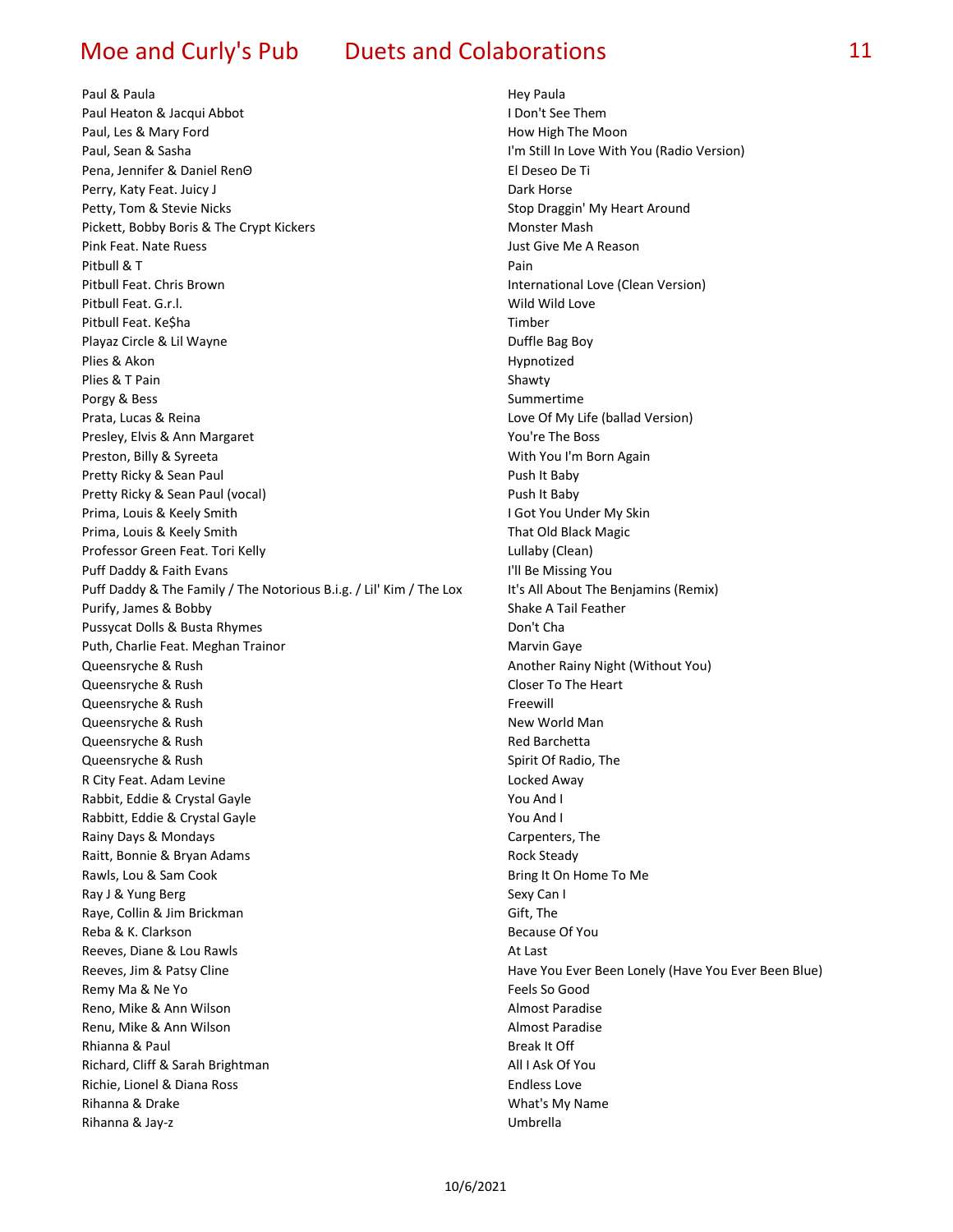Rihanna & Ne-yo **Hate That I Love You Hate That I Love You** Rihanna & Young Jeezy **Hard** Hard **Hard** Hard **Hard** Rihanna Feat. Calvin Harris We Found Love Rihanna Feat. Drake Work Rihanna Feat. Mikky Ekko Stay Robert & Johnny **We Belong Together** Rochell, Megain & Fabolous **Contract Contract Contract Contract Cone** You Need, The Rod Stewart & Cher Bewitched Bothered & Bewildered & Bewitched Bothered & Bewildered Rogers, Kenny & Dolly Parton **In The Stream** Islands In The Stream Rogers, Kenny & Dottie West All I Ever Need Is You Rogers, Kenny & Dottie West Every Time Two Fools Collide Rogers, Kenny & Dottie West **Till Can Make It On My Own** Till Can Make It On My Own Rogers, Kenny & Dottie West What Are We Doin' In Love Rogers, Kenny & Kim Carnes **Don't Fall In Love With A Dreamer** Don't Fall In Love With A Dreamer Rogers, Kenny & Sheena Easton We've Got Tonight Rogers, Kenny & The First Edition I Just Dropped In To See What Condition Rogers, Kenny & The First Edition Ruby, Don't Take Your Love To Town Rogers, Kenny & Whitney Duncan My World Is Over Rogers, Roy & Dale Evans Happy Trails And The Evans Happy Trails Ronstadt & Ingram Somewhere Out There is a state of the Somewhere Out There is a state of the Somewhere Out There Ronstadt, Linda & Aaron Neville All My Life All My Life Ronstadt, Linda & Aaron Neville **National Constantine Control** Don't Know Much Ronstadt, Linda & Aaron Neville **I Need You** Ronstadt, Linda & J Ingram Somewhere Out There Compared to the Somewhere Out There Ronstadt, Linda & J Ingram Whole New World Ronstadt, Linda & James Ingram Somewhere Out There Somewhere Out There Ronstadt, Linda & Nelson Riddle Orchestra **International Information Constant** I've Got A Crush On You Ronstadt, Linda & Stone Poneys **Different Drum** Different Drum Rosemary & Betty Clooney Sisters and the Sisters of the Sisters of the Sisters of the Sisters of the Sisters of the Sisters of the Sisters of the Sisters of the Sisters of the Sisters of the Sisters of the Sisters of the S Ross, Diana & Lionel Richie Endless Love Ross, Diana & The Supremes Reflections Rudimental Feat. Ed Sheeran Lay It All On Me Rufus & Carla Thomas **Birds And The Bees, The Bees**, The Bees, The Bees, The Bees, The Bees, The Bees, The Bees, The Bees, The Bees, The Bees, The Bees, The Bees, The Bees, The Bees, The Bees, The Bees, The Bees, The Bees, Rufus & Chaka Khan Ain't Nobody and Ain't Nobody Rufus & Chaka Khan Sweet Thing S&m **Rihanna** Salt 'n Pepa Feat. En Vogue Whatta Man Sam & Dave **Hold On! I'm A Comin'** Communication of the Hold On! I'm A Comin' Sam & Dave Soul Man Soul Man Soul Man Soul Man Soul Man Soul Man Soul Man Soul Man Soul Man Soul Man Soul Man Santana & Alex Band Why Don't You And I Santana & Chad Kroeger **Into The Night** Into The Night Santana & Chad Kroeger No. 2008 and 2008 and 2009 why Don't You & I Santana & Dido Feels Like Fire Santana & Everlast **Put Your Lights On** Santana & Michelle Branch Game Of Love, The Game Of Love, The Game Of Love, The Game Of Love, The Game Of Love, The Game Of Love, The Game Of Love, The Game Of Love, The Game Of Love, The Game Of Love, The Game Of Love, Th Santana & Michelle Branch Iversity of the Santana & Michelle Branch II m Feeling you Santana & Michelle Branch & The Wreckers **I'm Feeling You** Santana & P.o.d. **America** and *Santana* & P.o.d. Santana & Rob Thomas Smooth Santana & Steve Tyler Just Feel Better Just Feel Better Santana & The Product G&b Maria Maria Maria Maria Maria Maria Maria Maria Maria Maria Maria Maria Maria Maria Santana Feat Chad Kroeger **Into The Night** Into The Night Santana, Carlos & Everlast **Put Your Lights On** Santana, Carlos & Thomas Smooth Santana, Rob & Thomas Smooth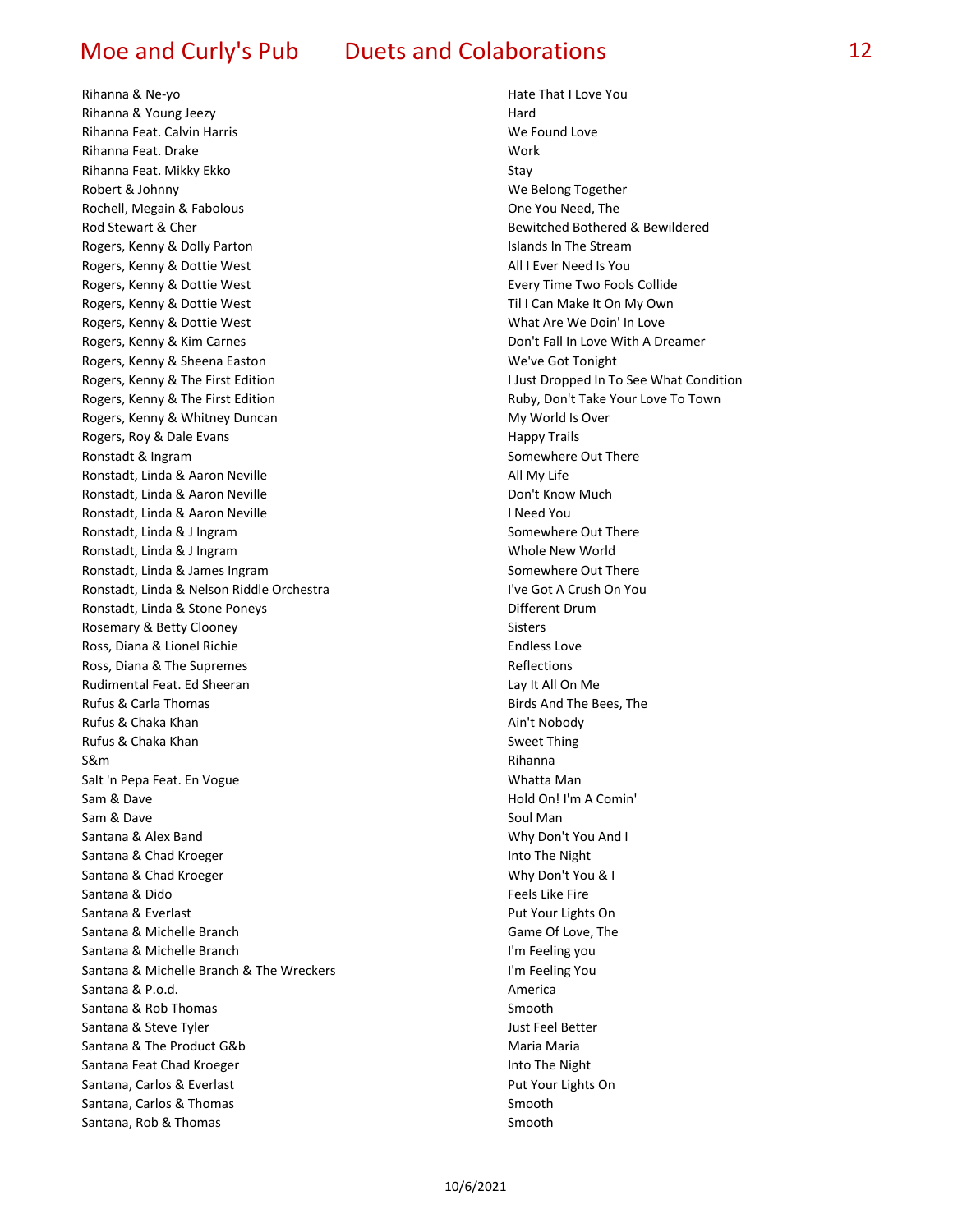Sean Paul & Sasha I'm Still In Love With You (Radio Version) Shaggy & Rayvon **Angel Angel Angel Angel Angel Angel Angel Angel Angel Angel Angel Angel Angel Angel Angel Angel Angel Angel Angel Angel Angel Angel Angel Angel Angel Angel** Shaggy & Ricardo Rikrok Ducent **It Wasn't Me (Radio Version)** It Wasn't Me (Radio Version) Shaggy & The Kraft Freaky Girl (Radio Version) Shakira Feat. Rihanna Can't Remember To Forget You Shareefa & Ludacris **Need A Boss** Need A Boss Shelton, Blake & Trace Adkins Hillbilly Bone Shelton, Blake Feat. Ashley Monroe Lonely Tonight Shelton, Blake Feat. Gwen Sebastian My Eyes Shelton, Blake Feat. Pistol Annies And Friends Boys' round Here (Clean) Shelton, Ricky Van & Dolly Parton Rockin' Years Rockin' Years Shenandoah & Alison Krauss Shenandoah & Alison Krauss Somewhere In The Vicinity Of The Heart Sia Feat. Sean Paul Cheap Thrills [remix] Sigma Feat. Take That Cry Simon, Carly & James Taylor Mockingbird Sinatra & Cole **They Can't Take That Away From Me** Sinatra, Frank & Luther Vandross Lady Is A Tramp Canadian Annual Islam Lady Is A Tramp Sinatra, Frank & Nancy Sinatra Somethin' Stupid Sinatra, Frank & Sammy Davis Jr. Metal and My Shadow Metal Muslim Metal Muslim Metal Muslim Muslim Metal Muslim Metal Muslim Muslim Muslim Muslim Muslim Muslim Muslim Muslim Muslim Muslim Muslim Muslim Muslim Muslim Muslim Sinatra, N. & L. Hazelwood Jackson Sinatra, Nancy & Frank Something Stupid Something Stupid Sinatra, Nancy & Lee Hazelwood and Jackson Jackson Sinatra, Nancy & Lee Hazlewood Jackson Sinatra, Nancy & Lee Hazlewood Some Velvet Morning Smyth, Patty & Don Henley Sometimes Love Just Ain't Enough Snakehips Feat. Tinashe & Chance The Rapper All My Friends Snakehips Feat. Tinashe & Chance The Rapper All My Friends Snoop Dogg & Pharrell **Drop It Like It's Hot (Radio Version**) **Drop It Like It's Hot (Radio Version**) Snoop Dogg & Pharrell & Uncle Charlie Wilson Beautiful (Radio Version) Sonny & Cher Beat Goes On, The Beat Goes On, The Sonny & Cher **I Got You Babe** Sparks, Jordin & Chris Brown No Air Sparks, Jordin Feat Chris Brown No Air Stefani, Gwen & Eve Rich Girl (1999) and the Stefani, Gwen & Eve Rich Girl (1999) and the Stefani Girl (1999) and the Stefani Girl (1999) and the Stefani Girl (1999) and the Stefani Girl (1999) and the Stefani Girl (1999) Stefani, Gwen & Moby South Side (Radio Version) Stewart, Rod & Cher **Bewitched, Bothered & Bewildered** Streisand & Dion **Tell Him** Tell Him Streisand, Barbara & Barry Gibb Guilty Streisand, Barbra & Neil Diamond You Don't Bring Me Flowers Streisand, Barbra & Vince Gill **If You Even Leave Me If You Ever Leave Me** Stuart, Marty & His Fabulous Superlative The Money Too Much Month (At The End Of The Money) Summer, Donna & Brooklyn Dreams **Heaven Knows** Heaven Knows Sweat, Keith Feat. Kut Klose Twisted Swift, Taylor Feat. Kendrick Lamar Bad Blood Bad Blood Sykes, Nathan & Ariana Grande **Over And Over And Over Again** T.i. Feat. Rihanna Live Your Life Terror Squad & Fat Joe & Remy Lean Back (Radio Version) Thicke, Robin Feat. T.i. & Pharrell Blurred Lines Thicke, Robin Feat. T.i. & Pharrell Blurred Lines Ti & Mary J Blige Remember Me Tiesto Feat. Matthew Koma Wasted Wasted Wasted Wasted Wasted Wasted Wasted Wasted Wasted Wasted Wasted Wasted W Tim Mcgraw & Faith Hill **I Need You** Tim Mcgraw & Faith Hill (vocal) **I Need You** Tim McGraw Feat Taylor Swift **Highway Don't Care** Timbaland & Katy Perry **If We Ever Meet Again**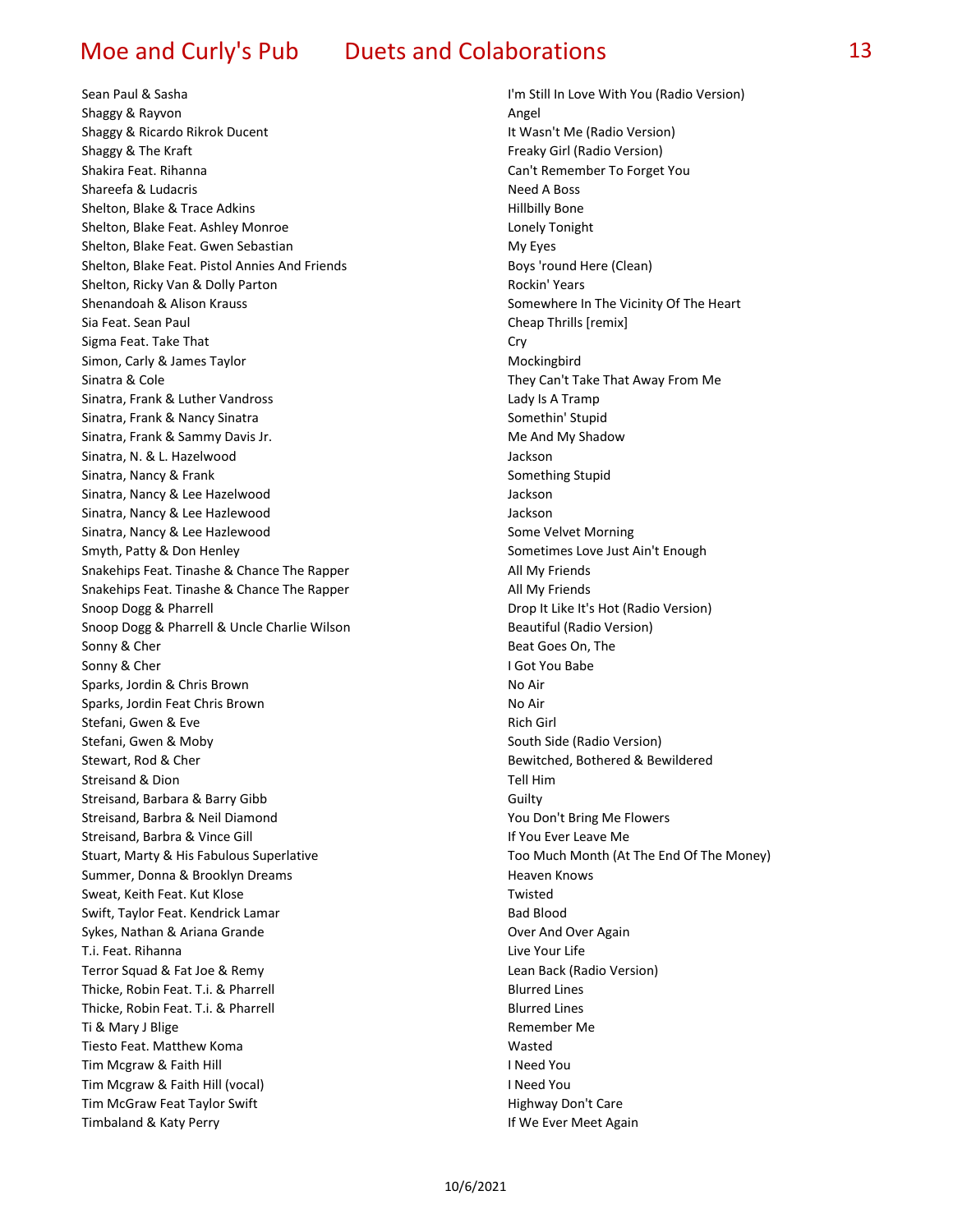Timbaland & Keri Hilson The Way I Are Timbaland Feat One Republic Apologize Timbarland & Hilson Way I Area Way I Area Way I Area Way I Area Way I Area Way I Area Way I Area Way I Area Wa Timberlake & Beyonce **The End Of Time Inc.** The End Of Time Inc. The End Of Time Inc. The End Of Time Inc. The End Of Time Inc. The End Of Time Inc. The End Of Time Inc. The End Of Time Inc. The End Of Time Inc. The Inc. T Timberlake, Justin & Matt Morris & Charlie Sexton Hallelujah Timberland & Nelly Etal Give It To Me Timberland & Nelly Etal (vocal) Give It To Me Timberland & One Republic Apologise Tinashe Feat. Schoolboy Q 2 On (Clean) Tinie Tempah Feat. Zara Larsson Girls Like Tommy James & The Shondells **Crimson And Clover** Crimson And Clover Tompall & The Glaser Brothers Loving Her Was Easier Tove Lo Feat. Hippie Sabotage Stay High T-pain & Akon Bartender (Radio Version) and Bartender (Radio Version) T-pain & Mike Jones I'm N Luv (Wit A Stripper) (Radio Version) T-pain & Yung Joc Buy U A Drank (Shawty Snappin) Trainor, Meghan Feat. Lunchmoney Lewis I Love Me [for Solo Female] Travolta, John & Olivia Newton John Grammann Grease Megamix Travolta, John & Olivia Newton John Summer Nights Summer Nights Travolta, John & Olivia Newton John You're The One That I Want Travolta, John & Olivia Newton-john & Cast Newton Newton Newton, Newton Newton, Newton Newton, Newton, Newton, N Tritt, Travis & John Mellencamp What Say You Tritt, Travis & Lari White **Helping Me Get Over You** Tritt, Travis & Mellencamp, John What Say You Tupac & The Notorious Big The State of Contract Contract Contract Contract Contract Contract Contract Contract Contract Contract Contract Contract Contract Contract Contract Contract Contract Contract Contract Contract Con Turner, Ike & Tina Proud Mary Proud Mary Proud Mary Turner, Josh & Trisha Yearwood Another Try Twain, Shania & Alison Krauss & Union St Coat Of Many Colors Coat Of Many Colors Twain, Shania & Billy Currington **Party For Two** Party For Two Twain, Shania & Billy Currington **Party For Two (Radio Version)** Party For Two (Radio Version) Twain, Shania & Bryan White From This Moment On Twista Feat. Kanye West **Communist Celebrity** Covernight Celebrity Twitty, Conway & Loretta Lynn Lead Me On Twitty, Conway & Loretta Lynn Louisiana Woman, Mississippi Man Twitty, Conway & Loretta Lynn My Elusive Dreams Ty Dolla Sign Feat. B.o.b **Paranoid (Clean)** Paranoid (Clean) UB40 & Chrissie Hynde **I Got You Babe** I Got You Babe Urban, Keith Feat. Carrie Underwood The Fighter The Fighter Urban, Keith Feat. Miranda Lambert New York We Were Us Usher & Ludacris & Lil Jon Yeah Usher & Pitbull Discovery and Discovery and Discovery Control Discovery Discovery Discovery Discovery Discovery Usher & Young Jeezy **Love In This Club** Usher Feat Young Jeezy **Love In This Club** Usher Feat Young Jeezy **Moving Mountains** Moving Mountains Usher Feat. Plies Hey Daddy (Daddy's Home) and the Hey Daddy (Daddy's Home) Valentino & Timberland Anomymous Valentino & Timberland (vocal) Material Anomymous Anomymous Valli, Frankie & The Four Seasons Sherry Sherry Sherry Vance, Vince & Valiants **All I Want For Christmas Is You** Vera, Billy & The Beaters **At This Moment** Controller and At This Moment Vince Vance & Company **All I Want For Christmas Is You** Vincent, Gene & His Blue Caps Be Bop A Lula Vincent, Gene & His Blue Caps Lotta Lovin' Warnes & Medley **Time Of My Life, The Warnes & Medley** Warren G & Nate Dogg Regulate